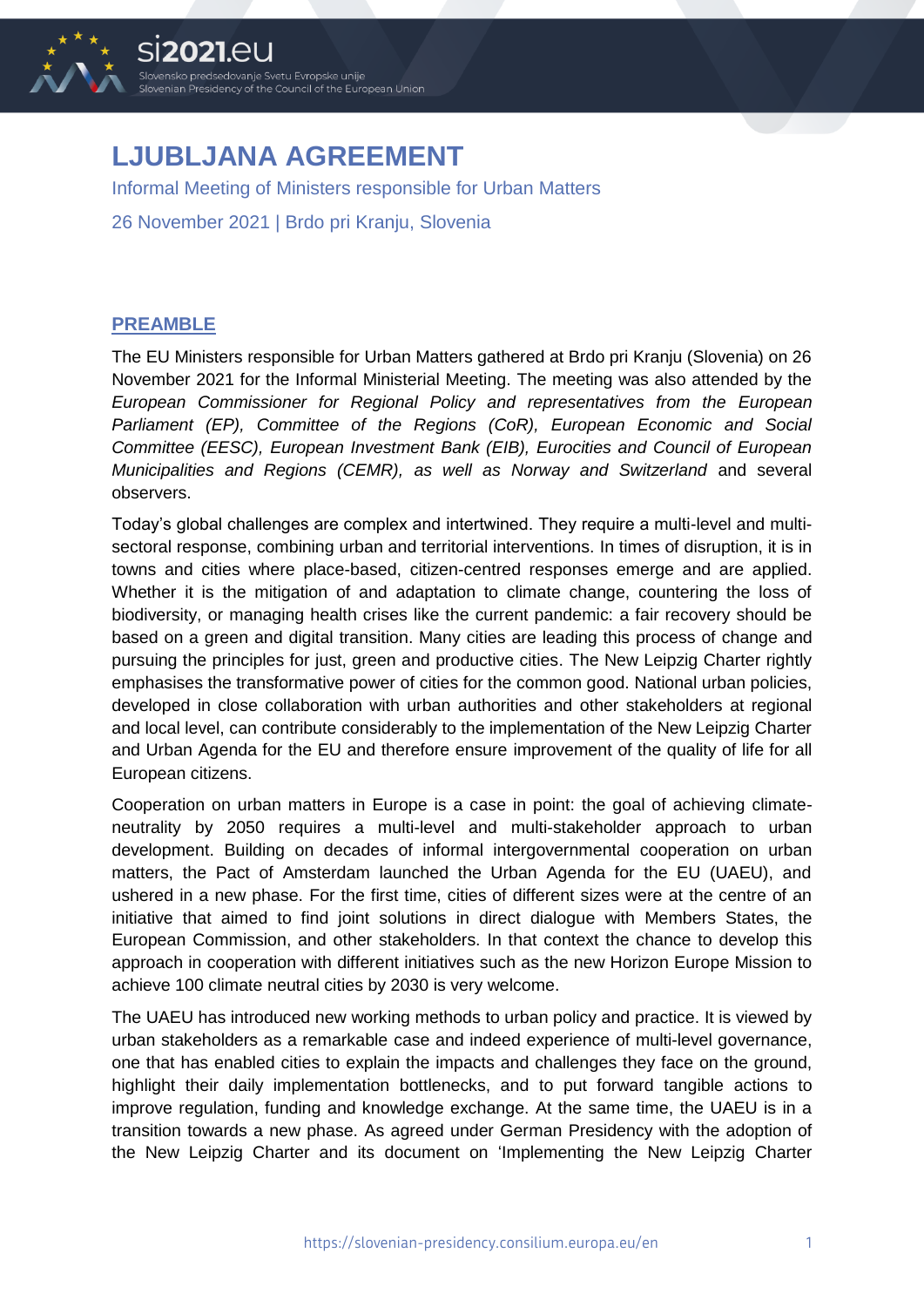

through multi-level governance' (Implementation Document), our common goal is to make the UAEU more impactful and efficient.

With this declaration we state our political support for continuation and further development of the Urban Agenda for the EU in full respect of the principles of subsidiarity and proportionality, and we acknowledge the efforts and commitments of all parties involved to promote the urban dimension of sectoral policies for integrated and sustainable development of European cities of all sizes.

## **We, the Ministers responsible for Urban Matters:**

- (1) **Reaffirm** the value of the Pact of Amsterdam that established the Urban Agenda for the EU (UAEU) and enabled stronger multi-level and multi stakeholder cooperation on urban issues in the EU. Through direct dialogue with Member States and the European Commission the EU cities and regions are reinforced in their contribution to the EU policy making.
- (2) **Recognise** the Bucharest Declaration, emphasising Member States' commitment to the continuation, implementation and improvement of the UAEU.
- (3) **Acknowledge** the New Leipzig Charter, with its set of principles and Implementation Document and consider it as a key strategic reference for the UAEU, in line with its aim of strengthening the urban dimension of EU policies.
- (4) **Acknowledge** the Territorial Agenda 2030 as an important policy framework promoting territorial cohesion, highlighting the importance of all places and the place-based approach for quality of life and coherent development.
- (5) **Underline** the importance of the Council conclusions on urban and territorial development, as approved by the Council on 14 December 2020.
- (6) **Recognise** the Sustainable Development Goals of the UN, the New Urban Agenda (Habitat III) and other global development documents emphasising the role of cities for a better and sustainable future.
- (7) **Highlight** the importance of cities of all sizes, including small and medium-sized cities and towns, and cities facing challenges of deprived areas to pursue the common interest of all citizens by bringing infrastructure, accessible services and goods close to everyone.
- (8) **Recognise** the European cities and regions of all sizes as determining drivers for the future of Europe and their active role in implementing priority policies and achieving goals set in *inter alia* the European Green Deal, the European Digital Strategy, the European Pillar of Social Rights, the Renovation Wave, the New European Bauhaus initiative, the Recovery and Resilience Facility of the Next Generation EU, Cohesion Policy, Horizon Europe's Mission for [100 Climate-Neutral and Smart Cities by 2030](https://ec.europa.eu/info/research-and-innovation/funding/funding-opportunities/funding-programmes-and-open-calls/horizon-europe/missions-horizon-europe/climate-neutral-and-smart-cities_en) and the Long-term Vision for Rural Areas. We recognise the work done and contributions by urban authorities in the UAEU.
- (9) **Reaffirm** the fourteen priority themes set in the Pact of Amsterdam and the Bucharest Declaration, as a consolidated thematic framework underlying the UAEU. While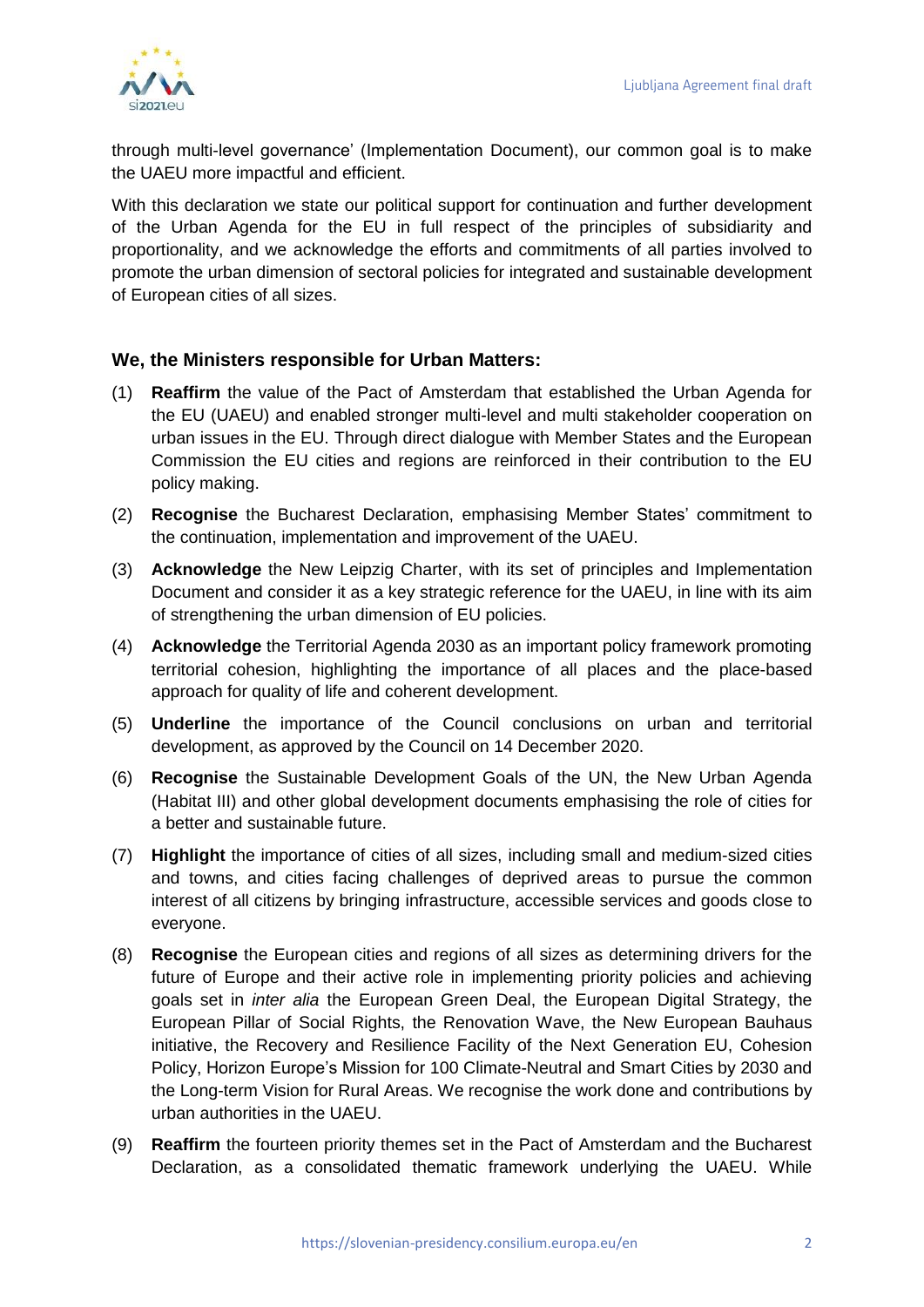

existing priority themes offer further opportunities to be addressed in the future, the UAEU can and should also be enhanced with new priority themes dealing with new challenges, priorities and needs identified by the cities and regions.

- (10) **Acknowledge** the participatory multi-level governance process of the UAEU, the work of the fourteen UAEU Thematic Partnerships (Partnerships) and their positive impact on improving regulations, identifying funding opportunities and improving knowledge about urban areas at all levels.
- (11) **Recognise** the importance of promoting the creation and reinforcement of the national and regional urban policies, *inter alia* as a means to strengthen the urban dimension of sectoral policies and enhance the policy dialogue and multi-level cooperation at national, regional and local level. We pay special attention to post COVID-19 recovery plans and European Cohesion programmes and their potential to transform European cites into more just, green and productive environments for all citizens.
- (12) **Recognise** the work done by the European Commission supporting the UAEU Partnerships, monitoring of the implementation and outputs of the UAEU and its efforts to include the urban dimension and Partnerships' recommendations into policies and programmes on EU level.
- (13) **Acknowledge** the role and work of many cities and their representative organizations EUROCITIES, CEMR and CoR in the development and advancing of the UAEU process.
- (14) **Recognise** the role of the European Parliament, EIB and EESC in supporting and advancing the UAEU process.
- (15) **Acknowledge** the work done and involvement of other relevant actors in the UAEU process, especially URBACT Programme, European Urban Knowledge Network (EUKN), JPI Urban Europe, European Spatial Planning Observation Network (ESPON), Urban Innovative Actions, European Council of Spatial Planners (ECTP) and other stakeholders.
- (16) **Welcome** the efforts of the past Presidencies to foster multi-level cooperation and their efforts to lead inclusive and open dialogue for a better future of all European cities.

## **We, the Ministers responsible for Urban Matters agree on the following:**

- (17) The **Pact of Amsterdam** remains valid and will remain the operational framework of the UAEU, while the strategic framework will be aligned with the New Leipzig Charter.
- (18) The **Multiannual Working Programme**, annexed to this declaration, provides a framework for planning, implementation and monitoring of the UAEU for the period 2022 – 2026. The DGUM is invited to suggest amendments for approval by the Ministers responsible for Urban Matters already before 2026 if relevant.
- (19) In light of the Pact of Amsterdam and the New Leipzig Charter Implementation document the **three pillars** – better regulation, better funding, better knowledge – remain the focus of the UAEU. We perceive these three pillars as the core objective of the UAEU for strengthening the urban dimension in policies.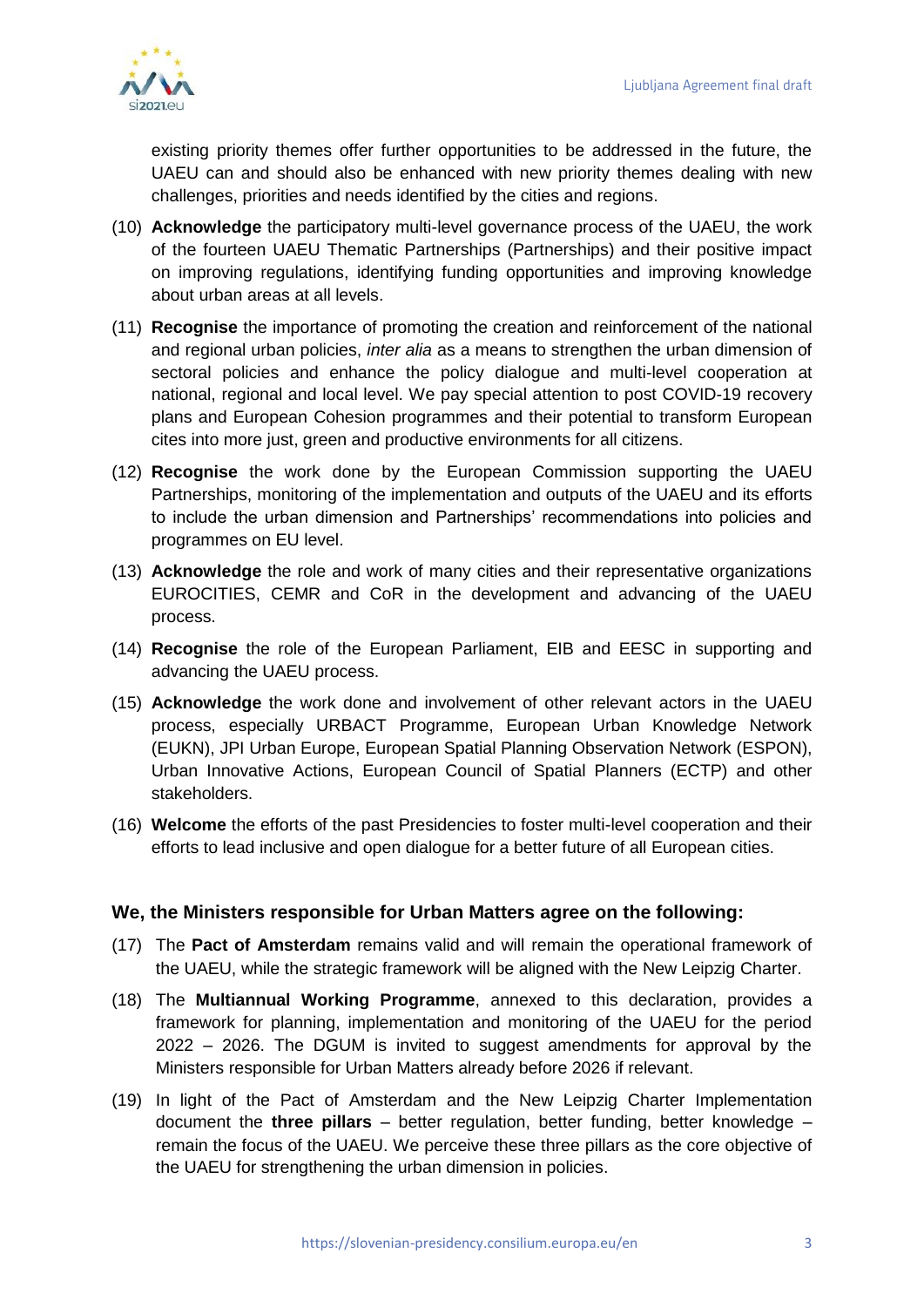

- (20) The **Better Regulation pillar** will be strengthened for a better alignment of UAEU priorities with the EU regulatory landscape and policy cycles in order to ensure effective and timely actions and to establish close links to the Better Regulation Agenda.
- (21) In order to strengthen the **Better Funding pillar,** the UAEU will contribute to improving the knowledge of urban authorities of better access, simplification, management and blending of different funding sources, use of different financing instruments and conditions, as well as addressing obstacles in preparation and implementation of projects.
- (22) The **Better Knowledge pillar** will continue to play an important role in the exchange of knowledge and experience of urban authorities for leading effective, evidence-based and place-based urban policies, also by taking into account governance aspects. It will contribute to raise the awareness of the EU policy makers on the challenges urban authorities are facing.
- (23) The following new themes are added to the existing list of **UAEU priority themes**:
	- Cities of Equality
	- Food
	- **•** Greening Cities
	- Sustainable Tourism.
- (24) Priority themes of the UAEU should be revised in 2023. A new approach can be tested to support the explorative process for revising priority themes by **linking** them to the New Leipzig Charter principles, EU policy priorities, work of previous Partnerships, global agendas, other emerging urban policy trends, initiatives and needs of the cities.
- (25) **Cross-cutting issues** will continue to frame the activities of the future forms of the UAEU multi-level cooperation and should be better reflected in their work. The list from Pact of Amsterdam will be revised according to the principles of good urban governance deriving from the New Leipzig Charter and EU policies and priorities together with the revision of the priority themes.
- (26) **Partnerships** remain the key delivery mechanism of the UAEU as set in the Pact of Amsterdam. The working method of the Partnership will be improved to allow for the deployment of a pragmatic, effective and result-oriented approach aiming at increasing the impact of future UAEU deliverables. The flexibility in the work and decision taking of Partnerships however has to be secured according to the spirit of the UAEU.
- (27) When a more specific and targeted approach is needed, when an urban topic requires faster delivery, a targeted or quick response, a specific focus on one pillar, priority or emerging question can be pursued through **other forms of multi-level and multistakeholder cooperation** (OFC).

In this respect we welcome the initiative of Partnerships, their members and other stakeholders to experiment on methods and formats, following the operational framework for the OFC in the Multiannual Working Programme. We invite them to report on their explorations to the UDG and DGUM.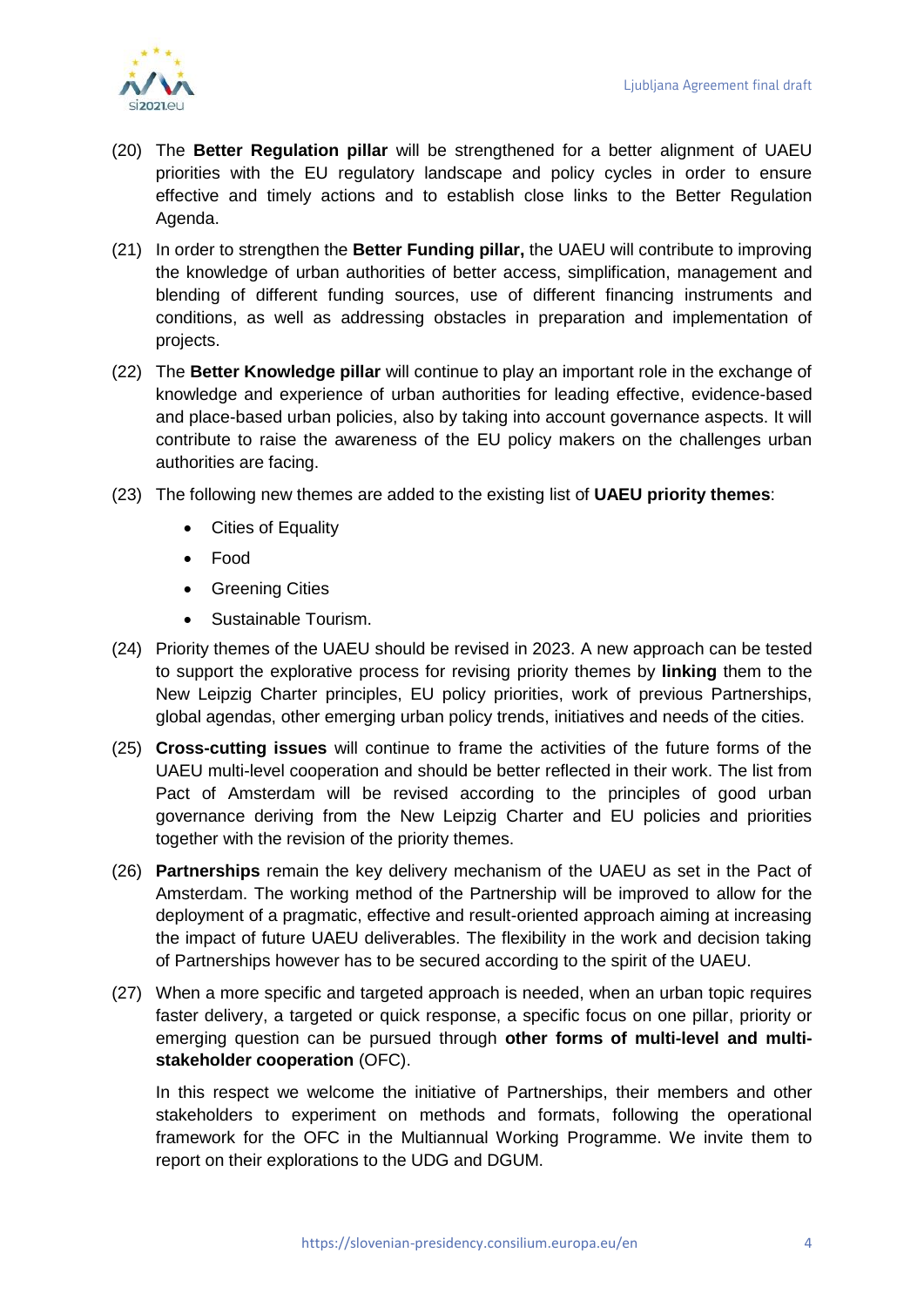

- (28) The next generation Partnerships and other forms of cooperation will **build on** the recommendations, knowledge, expertise and experience gained in the first generation Partnerships whenever possible and relevant. Partners from the first generation Partnerships are invited to support future UAEU multi-level and multi-stakeholder cooperation with their active involvement.
- (29) The **voluntary**, **action-oriented**, **flexible** and **bottom-up** nature of multi-level cooperation in the frame of the UAEU as set in Pact of Amsterdam shall be maintained.
- (30) All parties involved will explore different possibilities within their competences and capacities to allocate resources to the UAEU as set in the Multiannual Working Programme, taking into account the principles of subsidiarity and proportionality. The European Commission and Member States are invited to **support the work and involvement of urban authorities** within the UAEU process, Partnerships and other forms of cooperation, including small and medium-sized cities and towns, according to available resources.
- (31) It is crucial to keep the UAEU process alive by continuing multi-level cooperation with the **next generation** of Partnerships and other forms of cooperation.

Therefore the process for establishing a first set of pilot Partnerships in 2022 will be launched on the following two themes:

- **•** Greening Cities
- Sustainable Tourism.

The ex-ante assessment (EAA) will be performed in 2022 as an experimental process and will be followed by an open call.

(32) The UAEU shall maintain its connection to **intergovernmental cooperation on urban matters**, focusing on assuring its coherence and strategic alignment with the New Leipzig Charter, urban and territorial policies across the EU and the global development agendas and goals. The intergovernmental cooperation will also foster the exchange of experiences and discussions on urgent matters contributing to the overall EU-wide debate on urban matters.

National and regional urban policies developed in an inclusive and cooperative spirit can contribute significantly to the implementation of the New Leipzig Charter and the UAEU.

- (33) The main **governance** structure of the UAEU will remain the Directors General on Urban Matters (DGUM). It will continue to coordinate, validate and decide on the activities of the UAEU. The Urban Development Group (UDG) will remain the monitoring and advisory body to the DGUM and assume operational steering of the UAEU. The Urban Agenda Technical Preparatory Group (UATPG) will continue its work as the support structure for the UDG and DGUM.
- (34) The Commission will continue to **support** the UAEU through the European Urban Initiative (EUI). Dedicated support for intergovernmental cooperation will be also provided through this means in a format that has EU added value and is relevant for the UAEU as well as for the EUI.